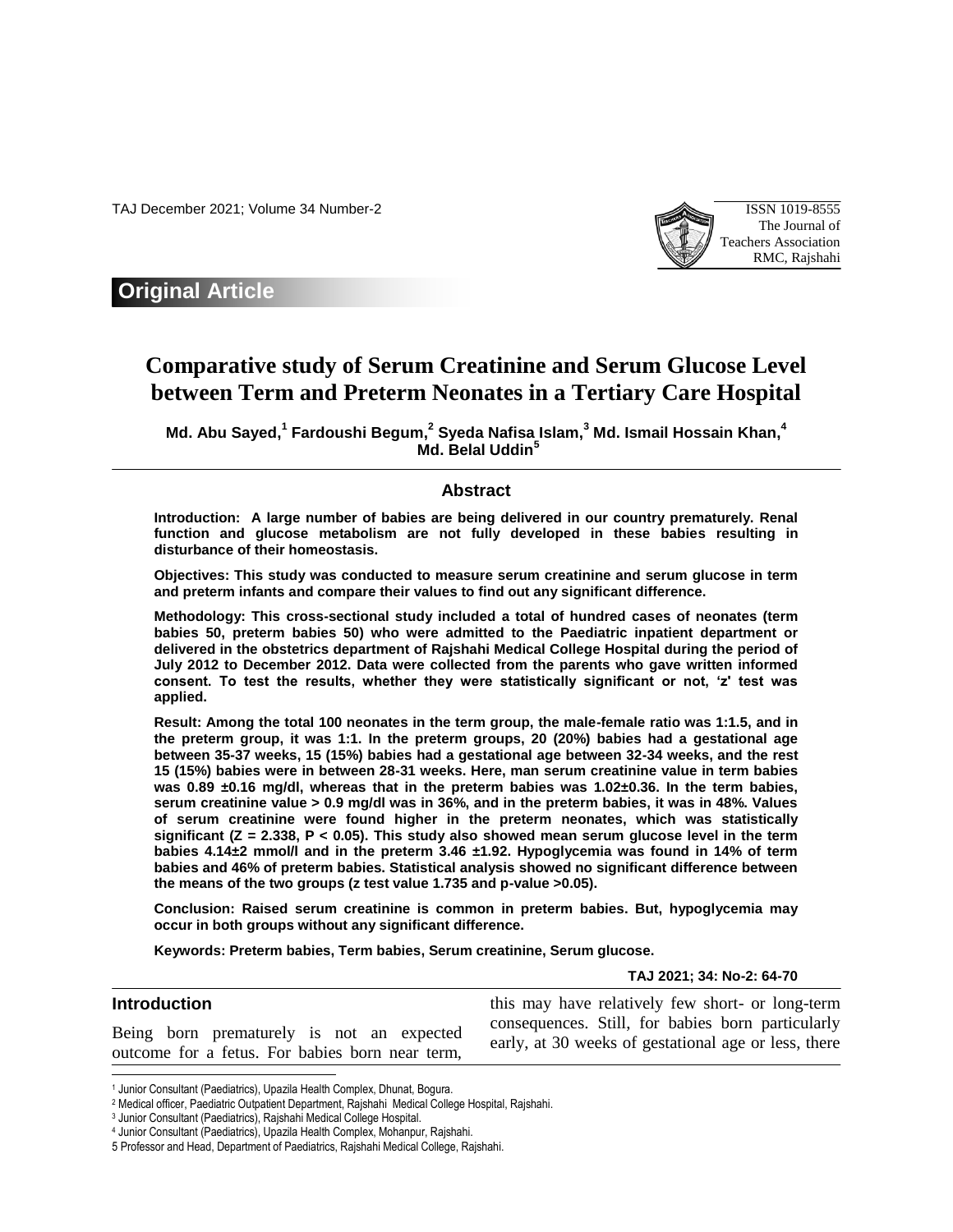is a threat to survival and the subsequent quality of life. Preterm birth is a high-risk factor for perinatal morbidity, mortality, and later on neurodevelopmental disabilities. <sup>1</sup> Globally an estimated 9.6% (12.9 million) births are preterm birth, and in Bangladesh, the prevalence of preterm birth is 11.1%.<sup>2</sup> Thus, in Bangladesh, preterm delivery is a common condition demanding hospital admission.

As the rapid development of important functional cell structures in the lungs, pancreas, and kidneys takes place until the last few weeks of gestation, preterm birth may affect final development<sup>4,5.</sup> Thirty-four to thirty-six weeks of gestation seems to be a period of rapid maturation of various renal tubular transport mechanisms. <sup>5</sup> Though the full set of (1 million) glomeruli are achieved by 34 weeks of pregnancy, glomerular and tubular maturation goes on up to 2 months into postnatal life. 6 Therefore, a reduced nephron number after preterm birth persists throughout life and may affect long-term renal function and blood pressure.<sup>7,8</sup> So, early assessment of kidney function in the preterm baby is very much important.

Variation in blood glucose is an important metabolic problem in preterm babies. After birth, continuous transplacental transfer of glucose is interrupted. Neonates have to provide the brain and vital organs with sufficient glucose. In term newborn infants, this is accomplished through well-coordinated hormonal and metabolic adaptive changes. During the first week of life, preterm infants are at high risk of abnormal glucose homeostasis and development of hypoglycaemia<sup>10</sup> due to limited glycogen and fat stores.<sup>11</sup> Early detection and prompt management of blood glucose abnormality will ensure better management of these babies. Although hypoglycemia is very much common in these babies, the level may be even high Hyperglycemia is common in extremely premature babies.

To the best of our knowledge, a few studies have been conducted on the assessment of serum creatinine and blood glucose in the context of prematurity in Bangladesh. But it seems to be

essential for immediate management, appropriate therapy, and thereby for improved outcome. So, this study was carried out to observe the difference in serum creatinine and serum glucose level between term and preterm infants and to ensure a better outcome for the preterm neonates.

### **Materials and Methods**

The present study was conducted in the Department of Pediatrics, Rajshahi Medical College Hospital, Rajshahi, over a period of six months from July 2012 to December 2012. It was a hospital-based cross-sectional study. Preterm neonates admitted in the Department of Pediatrics and term neonates delivered in the Department of Gynaecology and Obstetrics, Rajshahi Medical College Hospital, fulfilling the inclusion criteria were studied. Purposive sampling was done to select the study population. Total 100 Neonates (50 preterm and 50 term neonate), both male and female, age < 72 hours, whose parents gave written informed consent were included in the study. In the case of term babies, gestational age 37 completed weeks to <42 weeks with a birth weight of 2.5 kg to 4kg were included, and in case of preterm baby, 32 weeks to  $\langle 37 \rangle$  completed weeks with birth weight 1kg to 2.5 kg were enrolled in the study. Neonates with Perinatal asphyxia, neonatal sepsis, meconium aspiration were excluded from the study. Neonates with palpable kidney, receiving frusemide, having a history of exchange transfusion, maternal diabetes, or hypertension were also excluded from the study. Serum creatinine 0.8-1.0 mg/dL was considered normal and levels above 1.5 mg /dl were considered as renal impairment**.11.12**  Hypoglycemia was considered at plasma glucose  $40 \text{ mg/dL}$  (2.2 mmol/l)<sup>13</sup> and Hyperglycemia at plasma glucose >  $125 \text{ mg/dL}$  (7.0 mmol/l).<sup>13</sup>

**Study procedure:** Gestational age of the enrolled infants was assessed by counting from the first day of the last menstrual period and confirmed by the new Ballard scoring system. A detailed history was taken, and a clinical examination was done in each case. All the information was recorded in a structured questionnaire. Written informed consent was taken from the parents of each study infant;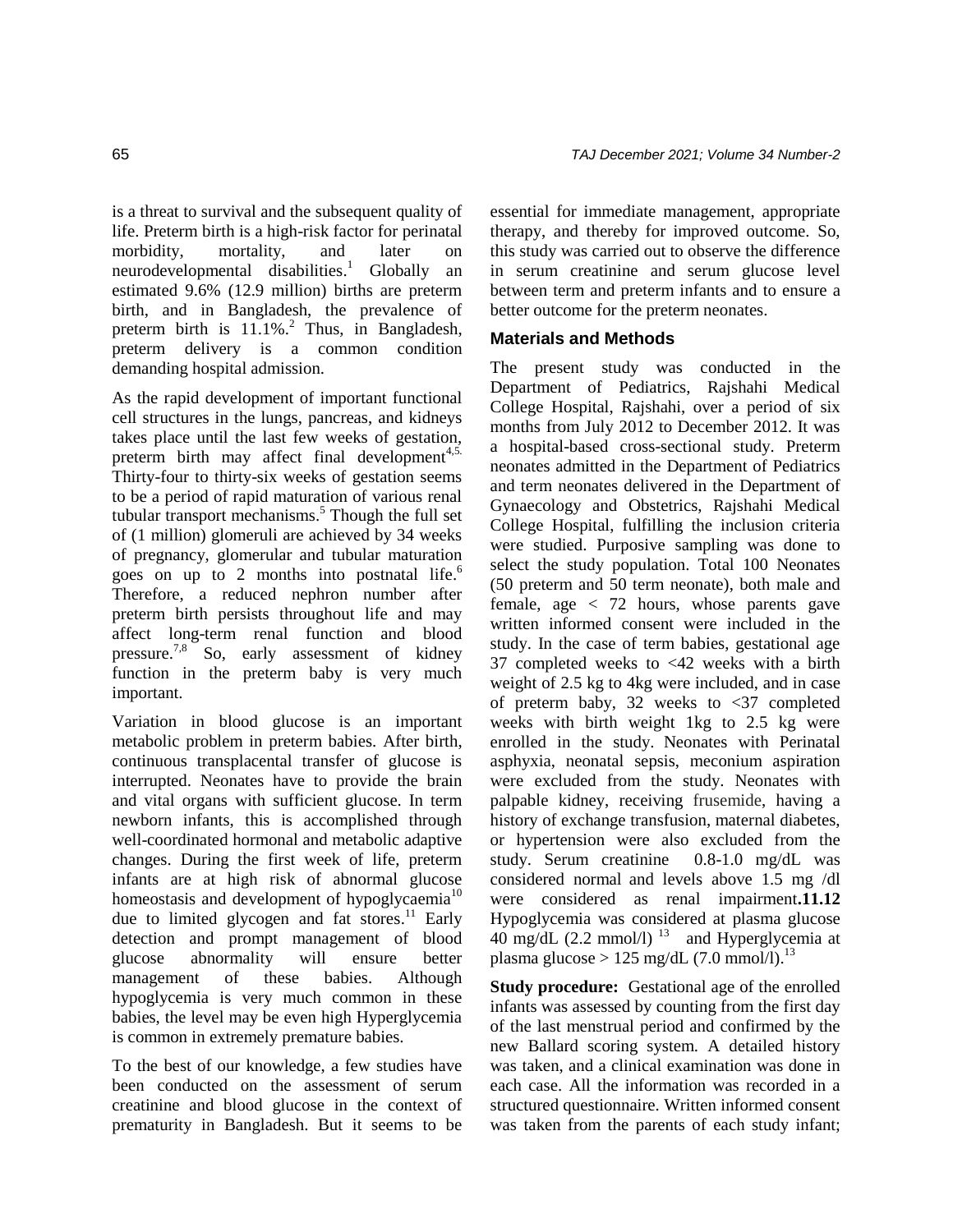No patient was to come in contact with any harmful device. The confidentiality of the patients was maintained strictly. Only if the parents give written consent, then the child is included in the study. With strict aseptic precaution, venous blood samples were collected and sent to the Pathology Department of Rajshahi Medical College Hospital for assessment of serum creatinine and serum glucose level. After getting laboratory results, all data were recorded. After collecting data, these were analyzed and interpreted using Statistical Package for Social Science (SPSS) software version 20. We compare the means of variables of two groups using a two-sample Z test. Results were presented by appropriate charts and tables.

#### **Results**

A total of 100 infants were included in the study. The number of terms and preterm babies was 50 each. In the term group, the male-female ratio was 1:1.5, and in the preterm group, it was 1:1. The distribution of the study population by gestational age is shown in table 1. The distribution of the study population by sex is shown in figure 1. Neonates with birth weight >2500 gm were 35 (35%), birth weight 1500-2500 gm were 15 (15%), birth weight 1500-2500 gm were 15 (15%), birth weight 1000-1500 gm were 25 (25%), birth weight 1500-2500 gm were 10 (10%).

In the term babies, serum creatinine value>  $0.9$  mg/dl was in 18 (36%), and in the preterm babies, it was in 24 (48%). The mean serum creatinine value in term babies was  $0.89\pm0.16$  mg/dl, whereas that in the preterm babies was 1.02±0.36. There was a significant difference between the mean of the two groups (pvalue <0.05), where z test value was 2.338.

Mean serum glucose level in the term  $4.14\pm2$  mmol/l and in the preterm  $3.46\pm1.92$ . Hypoglycemia was found in 7 (14%) in the term babies and 23 (46%) in preterm babies. We compare the mean of the two groups. Here z test values were 1.735 and p-value >0.05. The serum glucose level of preterm neonates was not significantly higher than that of term neonates.

**Table 1:** Distribution of the study population by gestational age

| <b>Gestational age</b> | <b>Frequency</b> | Percentage |
|------------------------|------------------|------------|
| 38-42 weeks            | 50               | 50%        |
| 35-37<br>weeks         | 20               | 20 %       |
| 32-34 weeks            | 15               | 15 %       |
| 28-31<br>weeks         | 15               | 15 %       |

Table 1 shows the distribution of the neonates by gestational age. Term neonates with gestational age 38- 42 weeks were 50 (50%), gestational age 35-37 weeks were 20 (20%), gestational age 32-34 weeks were 15 (15%), and gestational age 28-31 weeks were 15 (15%).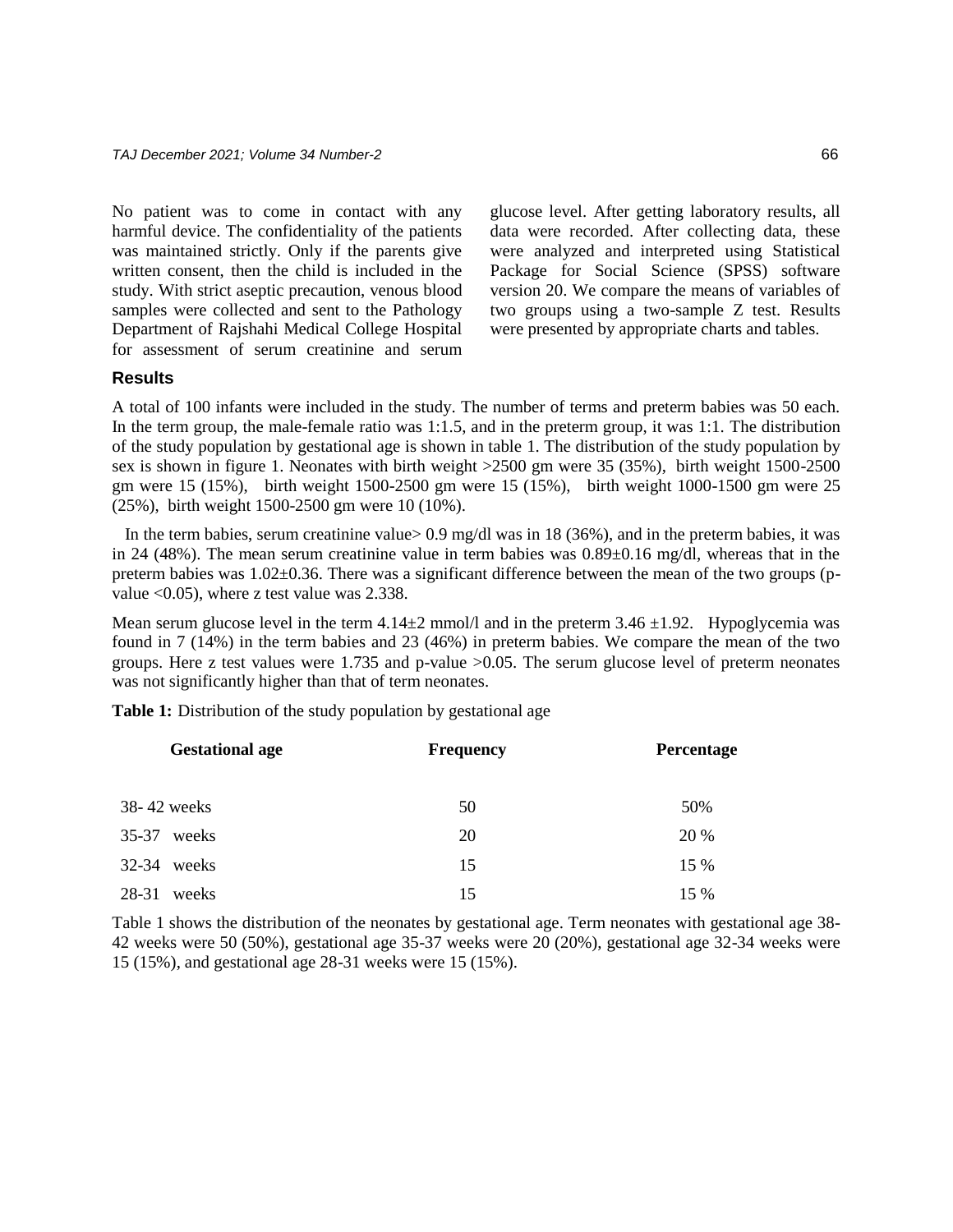

Fig 1: Distribution of study population by sex

Figure 1 shows the sex distribution of the term and preterm neonates. There were 20 (40%) males and 30(60%) females in the term group and 25 (50%) males and 25 (50%) females in the preterm group.

**Table 2:** Serum creatinine level in the neonates with gestational age

| <b>Gestational</b> | <b>Serum creatinine</b> |               | Mean $\pm$ SD   |
|--------------------|-------------------------|---------------|-----------------|
| Age                | $\leq 0.9$              | $> 0.9$ mg/dl |                 |
|                    | mg/dl                   |               |                 |
| $38-42$ weeks      | 32(64%)                 | 18 (36%)      | $0.89 \pm 0.16$ |
| 35-37<br>weeks     | 11(55%)                 | 9(45%)        | $0.95 \pm 0.28$ |
| $32 - 34$<br>weeks | $9(60\%)$               | $6(40\%)$     | $1.00 \pm 0.40$ |
| 28-31<br>weeks     | $6(40\%)$               | $9(60\%)$     | $1.15 \pm 0.41$ |

Table 2 shows serum creatinine levels in neonates of different gestational ages. Mean serum creatinine value in term (38-42 weeks) was  $0.89\pm0.16$  mg/dl, but in the 35-37-week infant was  $0.95\pm0.28$  mg/dl. Serum creatinine value  $> 0.9$  mg/dl were in 36% of the 38-42 week infant, in 45% of the 35-37 week infant, in 40% of the 32-34 week infant and in 60% of the 28-31 week infant.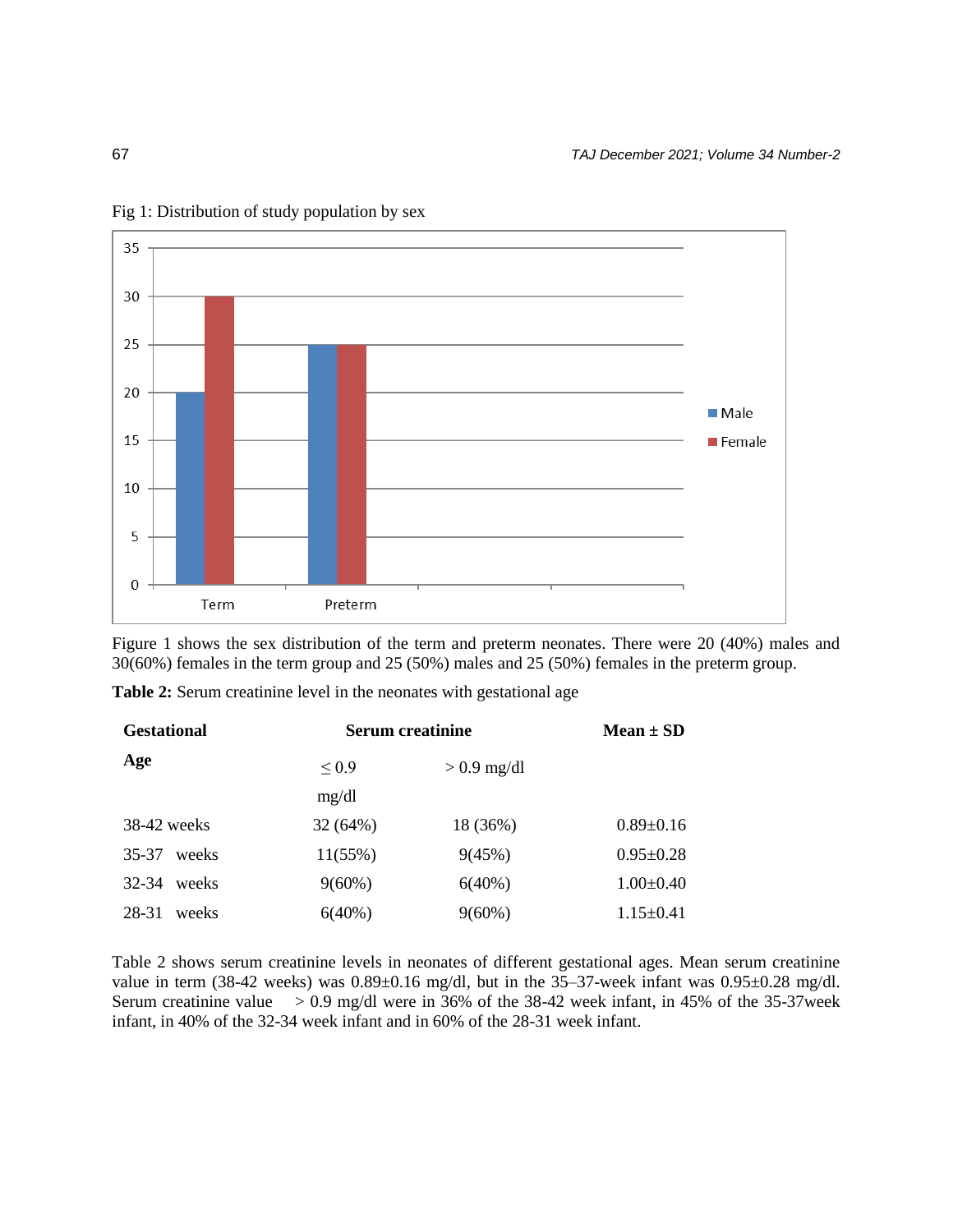| <b>Gestational</b> | <b>Serum creatinine</b> |               | Mean $(\pm SD)$ | <b>P-value</b> |
|--------------------|-------------------------|---------------|-----------------|----------------|
| Age                | $\leq$ 0.9 mg/dl        | $> 0.9$ mg/dl |                 |                |
| Term $(n=50)$      | 32(64%)                 | 18 (36%)      | $0.89 \pm 0.16$ | < 0.05         |
| Preterm $(n=50)$   | 26(52%)                 | 24(48%)       | $1.02 \pm 0.36$ |                |

**Table 3:** Comparison between Serum creatinine level in the term and preterm babies

Table 3 shows serum creatinine in the neonates where Z test value 2.338; P-value < 0.05

**Table 4:** Serum glucose level in the neonates with gestational age

| <b>Gestational</b> |              | Serum glucose (mmol/L) |           |    |
|--------------------|--------------|------------------------|-----------|----|
| Age                | < 2.2        | $2.2 - 7.0$            | >7.0      |    |
| $38-42$ weeks      | 7(14%)       | 36(72%)                | 7(14%)    | 50 |
| 35-37<br>weeks     | $10(50\%)$   | 9(45%)                 | $1(10\%)$ | 20 |
| 32-34<br>weeks     | $8(53.33\%)$ | $7(46.66\%)$           | $0(0\%)$  | 15 |
| 29-31<br>weeks     | 7(46.66%)    | 8(53.33%)              | $0(0\%)$  | 15 |

Table 4 shows serum glucose levels in the neonates in relation to gestational age. Glucose levels <2.2 mmol/L (Hypoglycemia) were found in 14% neonates with gestational age 38-42 weeks, in 50% neonates with gestational age 35-37 weeks, in 53.3% neonates with gestational age 32-34 weeks, and in 46% neonates with gestational age 28-31 weeks.

**Table 5:** Comparison between Serum glucose level in the term and preterm babies

| <b>Gestational</b> | Serum glucose (mmol/L) |             |          | Mean $\pm SD$   |  |
|--------------------|------------------------|-------------|----------|-----------------|--|
| Age                |                        |             |          |                 |  |
|                    | < 2.2                  | $2.2 - 7.0$ | >7.0     |                 |  |
| Term               | 7(14%)                 | 36(72%)     | 7(14%)   | $4.14 \pm 2$    |  |
| Preterm            | 23(46%)                | 26(52%)     | $1(2\%)$ | $3.46 \pm 1.92$ |  |

Table 5 shows serum glucose levels in term and preterm babies. Here, Z test value were 1.735; P-value >  $0.05.$ 

#### **Discussion**

A total of 100 neonates were included in the study. All babies were assessed by history, physical examination. In the preterm groups, 20 (20%) babies had a gestational age between 35-37 weeks,

15 (15%) babies had a gestational age between 32- 34 weeks, and the rest 15 (15%) babies were in between 28-31 weeks.

In this study, serum creatinine was measured as a marker of renal function, with levels 0.8-1 mg / dL considered normal value in newborns. Here, the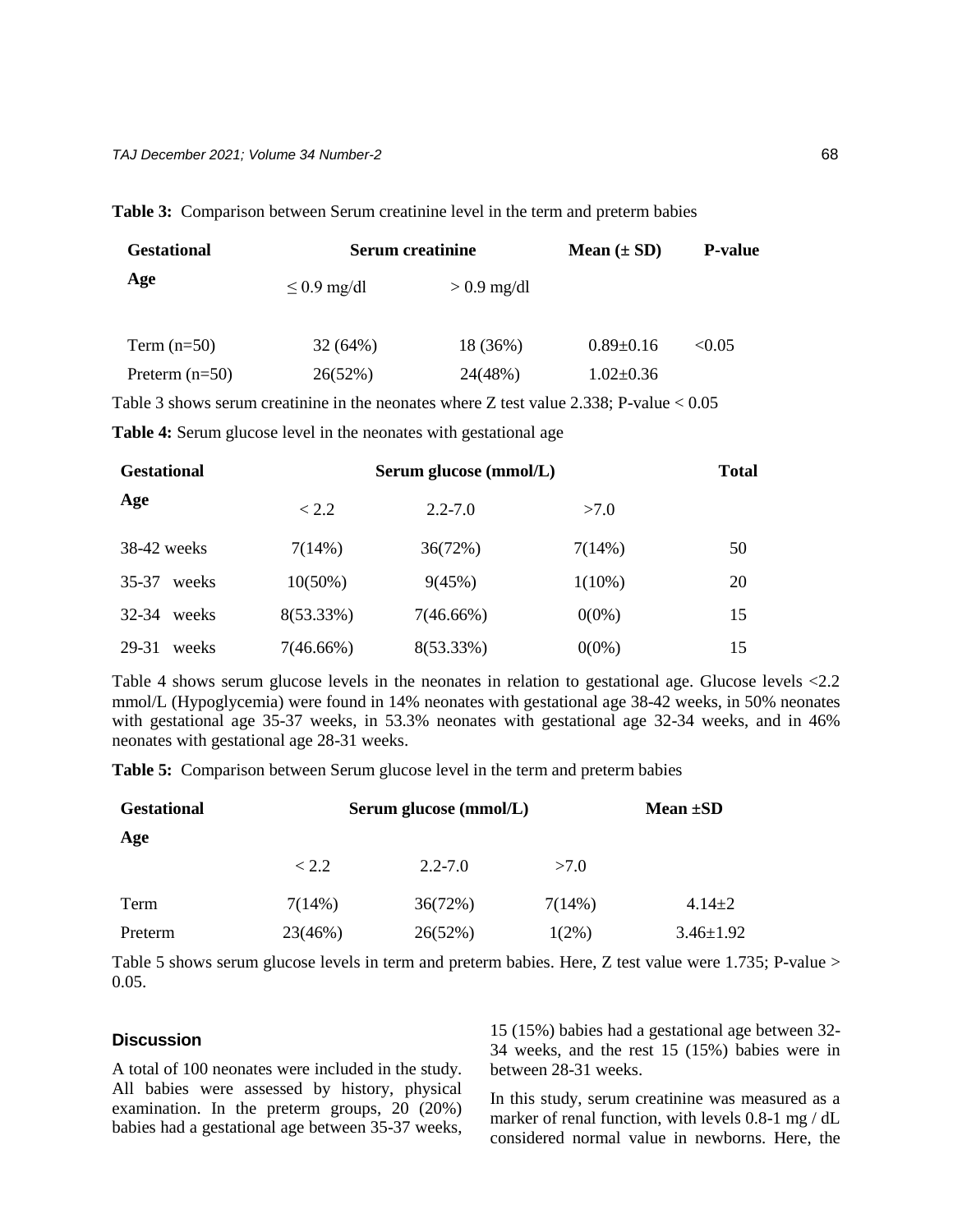mean serum creatinine value in term babies was 0.89±0.16 mg/dl, and that in the preterm babies was 1.02±0.36. In the present study, mean serum creatinine value in term (38-42 weeks) were 0.89±0.16 mg/dl, that in the 35-37 week infants were 0.95±0.28 mg/dl, in 32-34 week infants were 1.00±0.40 and in 28-31 week infant, serum creatinine was 1.15±0.41.This shows a gradual increase in serum creatinine with increasing prematurity. This finding was consistent with Singh S  $^{14}$  and S Lacobelli<sup>15</sup>. Singh S et al. observed that creatinine levels in 28-30 weeks of gestational age were  $67.64 \pm 7.4$ , that in the 30-32 weeks were  $58.52 \pm 3.8$  and in 34-36 weeks it was  $46.31 \pm 7.7$ ; all of which suggests that serum creatinine level was significantly increased at 28- 30 weeks and 30-32 weeks as compared to 34-36 weeks of gestational age in preterm neonates $14$ . However, raised serum creatinine levels were transient in all of these cases. No infant died in this study due to renal failure. Serum creatinine came down to normal by 3-7 postnatal days on follow-up investigation. This finding was consistent with Mannan MA, Shahidulla M, Salam F et al.  $^{16}$ . Transient high serum creatinine might be due to the backflow of creatinine across leaky immature tubular and vascular structures. Renal failure should be suspected if the serum creatinine value rises or fails to show normal postnatal fall.

In the present study, mean serum sugar levels in the term babies were  $4.14\pm2$  mmol/l and in the preterm,  $3.46 \pm 1.92$ . Hypoglycemia was found in 7 (14%) patients in the term babies and 23(46%) patients in preterm babies, but this was not statistically significant. In contrast to our study, lower serum glucose levels in preterm infants have been reported by norval<sup>17</sup> and lubchenco<sup>18</sup>.

Preterm neonates are highly prone to develop raised serum creatinine and hypoglycemia in the first few days of their life. Although renal function impairment is rare, careful monitoring for renal function and early diagnosis of renal failure and hypoglycemia are necessary for treatment & better outcomes for these babies. The study was based on a small sample size of one hundred infants. So the study does not accurately represent the whole neonates of the population. If the study was

conducted on larger sample size, the result would be more satisfactory.

#### **Conclusion**

Preterm birth is still a major concern in our country. The transition from fetal to neonatal life requires a number of adaptations that are more difficult to accomplish by preterm than term newborns. Most of these babies suffer from a variety of complications; inadequate kidney function and fluctuating blood glucose are important of them. Knowledge about the reference range of serum creatinine can exactly diagnose the disease, eliminate the hazards of anxiety and unnecessary investigations in otherwise normal cases, and also be essential for proper management of fluid and electrolytes in them. Early detection and prompt management of blood glucose abnormality will ensure better management of these babies.

#### **References**

- 1. Chiellini H. Prematurity—an unmet challenge, Journal of Neonatology. 2007; 21(2):77.
- 2. Stacy B, Daniel W, Lale S, Ana PB, Mario M, Jennifer HR, et al. The worldwide incidence of preterm birth: a systematic review of maternal mortality and morbidity. Bull World Health Organ. 2010; 88(1) :1-6.
- 3. O Hjalmarson and K Sandberg. Abnormal lung function in healthy preterm infants, American Journal of Respiratory and Critical Care Medicine*.* 2002 ;165  $(1): 83 - 87.$
- 4. Hinchliffe SA, Sargent PH, Howard CV, Chan YF, VanVelzen D. Human intrauterine renal growth expressed in the absolute number of glomeruli assessed by the director method and Cavalieri principle, Laboratory Investigation. 1991 ;64 (6) : 777–84.
- 5. Bistrizer T, Berkovitch M, Rappoport MJ, Evan S, Arieli S, Goldberg M, et al. Sodium potassium adenosine triphosphatase activity in preterm and term infants and its possible role in sodium homeostasis during maturation. Arch Dis Child Fetal Neonatal Ed 1999;81: F184-87.
- 6. Balasubramaniam J. Neonatal Renal Failure. 3<sup>rd</sup> Congress of Nephrology in Internet Kidney Care Centre Tirunelveli, [balas@vsnl.com.](mailto:balas@vsnl.com) India.2003.